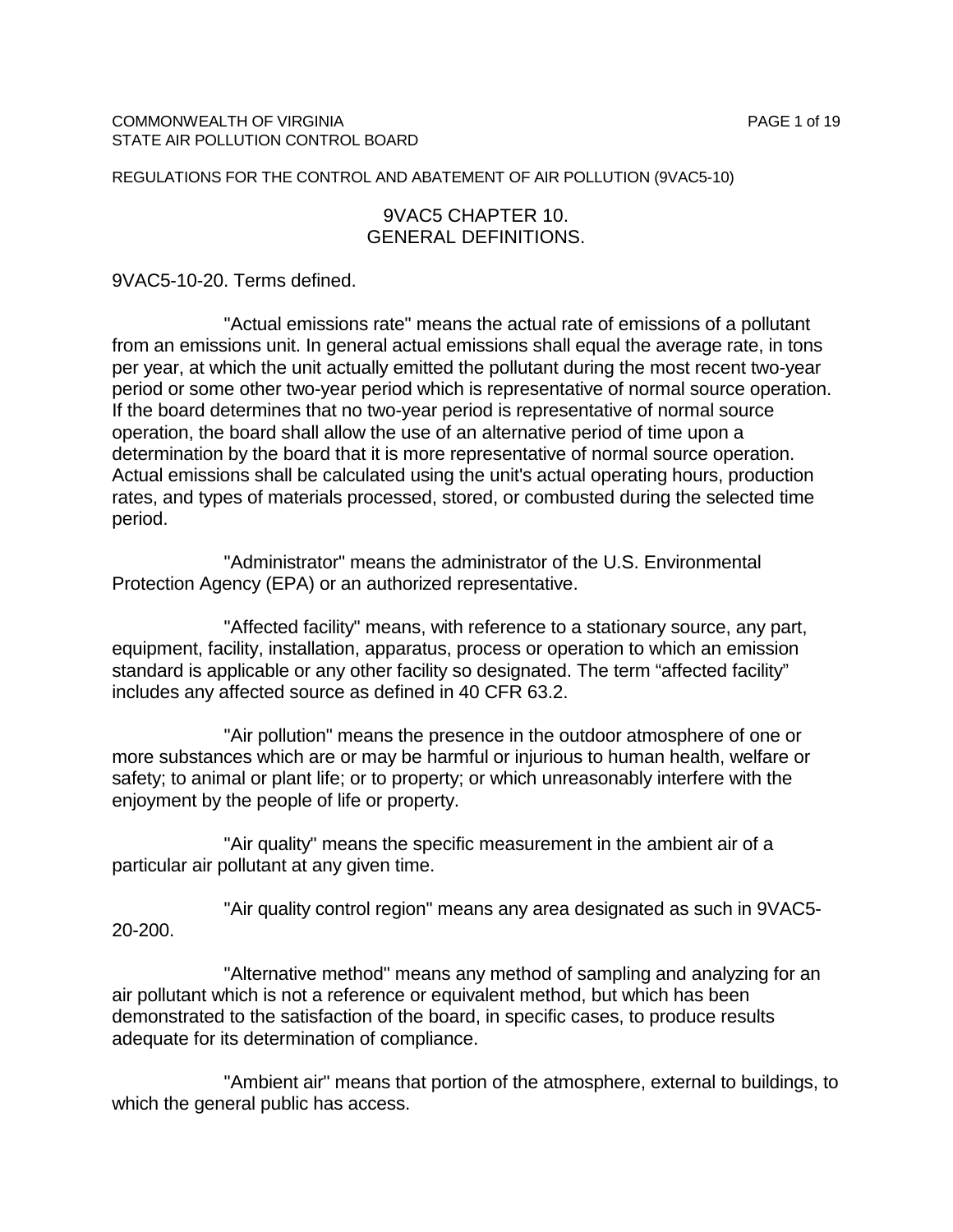#### COMMONWEALTH OF VIRGINIA **PAGE 2 of 19** STATE AIR POLLUTION CONTROL BOARD

"Ambient air quality standard" means any primary or secondary standard designated as such in 9VAC5-30 (Ambient Air Quality Standards).

"Board" means the State Air Pollution Control Board or its designated representative.

"Class I area" means any prevention of significant deterioration area (i) in which virtually any deterioration of existing air quality is considered significant and (ii) designated as such in 9VAC5-20-205.

"Class II area" means any prevention of significant deterioration area (i) in which any deterioration of existing air quality beyond that normally accompanying well-controlled growth is considered significant and (ii) designated as such in 9VAC5-20- 205.

"Class III area" means any prevention of significant deterioration area (i) in which deterioration of existing air quality to the levels of the ambient air quality standards is permitted and (ii) designated as such in 9VAC5-20-205.

"Continuous monitoring system" means the total equipment used to sample and condition (if applicable), to analyze, and to provide a permanent continuous record of emissions or process parameters.

"Control program" means a plan formulated by the owner of a stationary source to establish pollution abatement goals, including a compliance schedule to achieve such goals. The plan may be submitted voluntarily, or upon request or by order of the board, to ensure compliance by the owner with standards, policies and regulations adopted by the board. The plan shall include system and equipment information and operating performance projections as required by the board for evaluating the probability of achievement. A control program shall contain the following increments of progress:

1. The date by which contracts for emission control system or process modifications are to be awarded, or the date by which orders are to be issued for the purchase of component parts to accomplish emission control or process modification.

2. The date by which the on-site construction or installation of emission control equipment or process change is to be initiated.

3. The date by which the on-site construction or installation of emission control equipment or process modification is to be completed.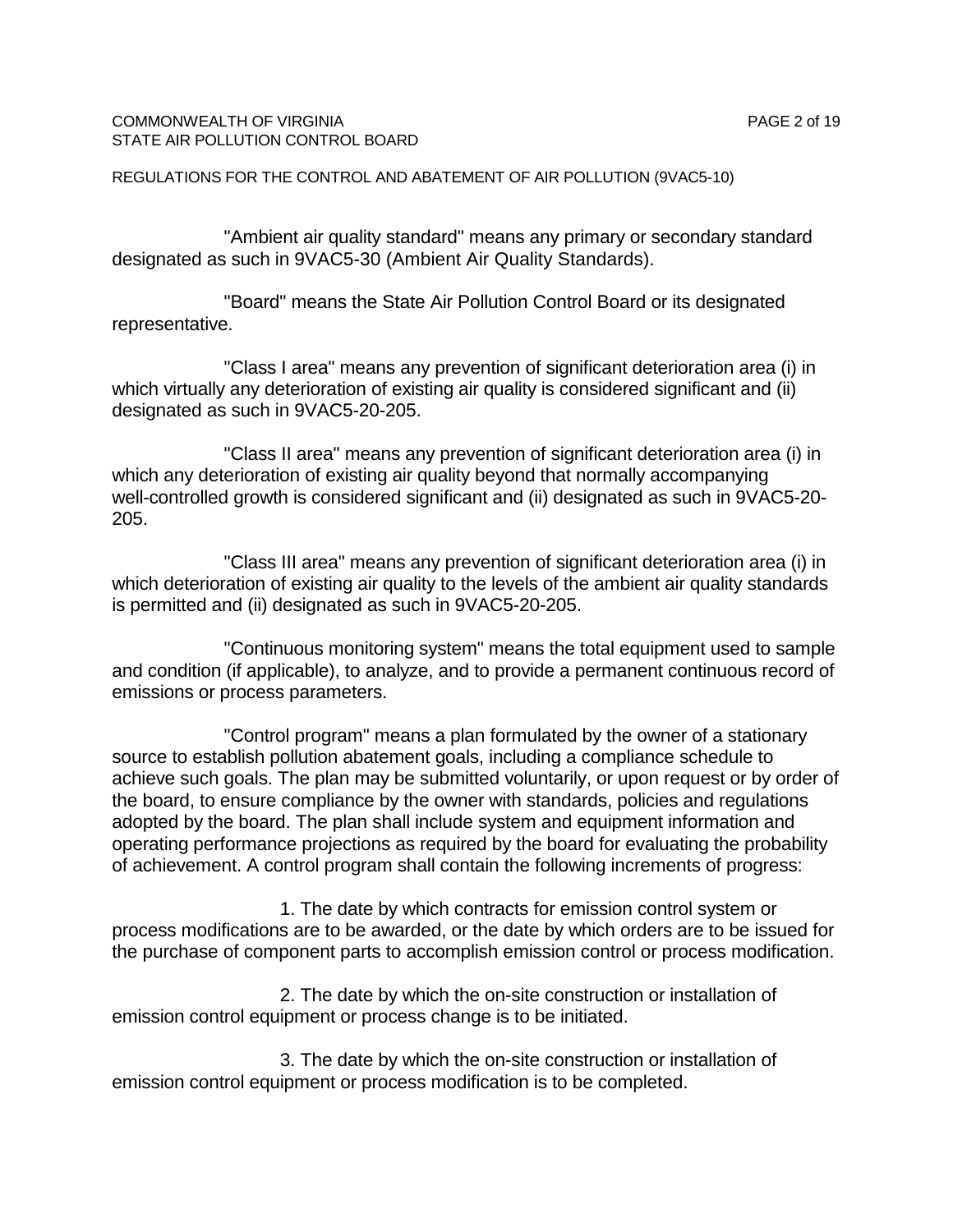#### COMMONWEALTH OF VIRGINIA **PAGE 3 of 19** STATE AIR POLLUTION CONTROL BOARD

REGULATIONS FOR THE CONTROL AND ABATEMENT OF AIR POLLUTION (9VAC5-10)

4. The date by which final compliance is to be achieved.

"Criteria pollutant" means any pollutant for which an ambient air quality standard is established under 9VAC5-30 (Ambient Air Quality Standards).

"Day" means a 24-hour period beginning at midnight.

"Delayed compliance order" means any order of the board issued after an appropriate hearing to an owner which postpones the date by which a stationary source is required to comply with any requirement contained in the applicable implementation plan.

"Department" means any employee or other representative of the Virginia Department of Environmental Quality, as designated by the director.

"Director" or "executive director" means the director of the Virginia Department of Environmental Quality or a designated representative.

"Dispersion technique"

1. Means any technique which attempts to affect the concentration of a pollutant in the ambient air by:

a. Using that portion of a stack which exceeds good engineering practice stack height;

b. Varying the rate of emission of a pollutant according to atmospheric conditions or ambient concentrations of that pollutant; or

c. Increasing final exhaust gas plume rise by manipulating source process parameters, exhaust gas parameters, stack parameters, or combining exhaust gases from several existing stacks into one stack; or other selective handling of exhaust gas streams so as to increase the exhaust gas plume rise.

2. The preceding sentence does not include:

a. The reheating of a gas stream, following use of a pollution control system, for the purpose of returning the gas to the temperature at which it was originally discharged from the facility generating the gas stream;

b. The merging of exhaust gas streams where:

(1) The owner demonstrates that the facility was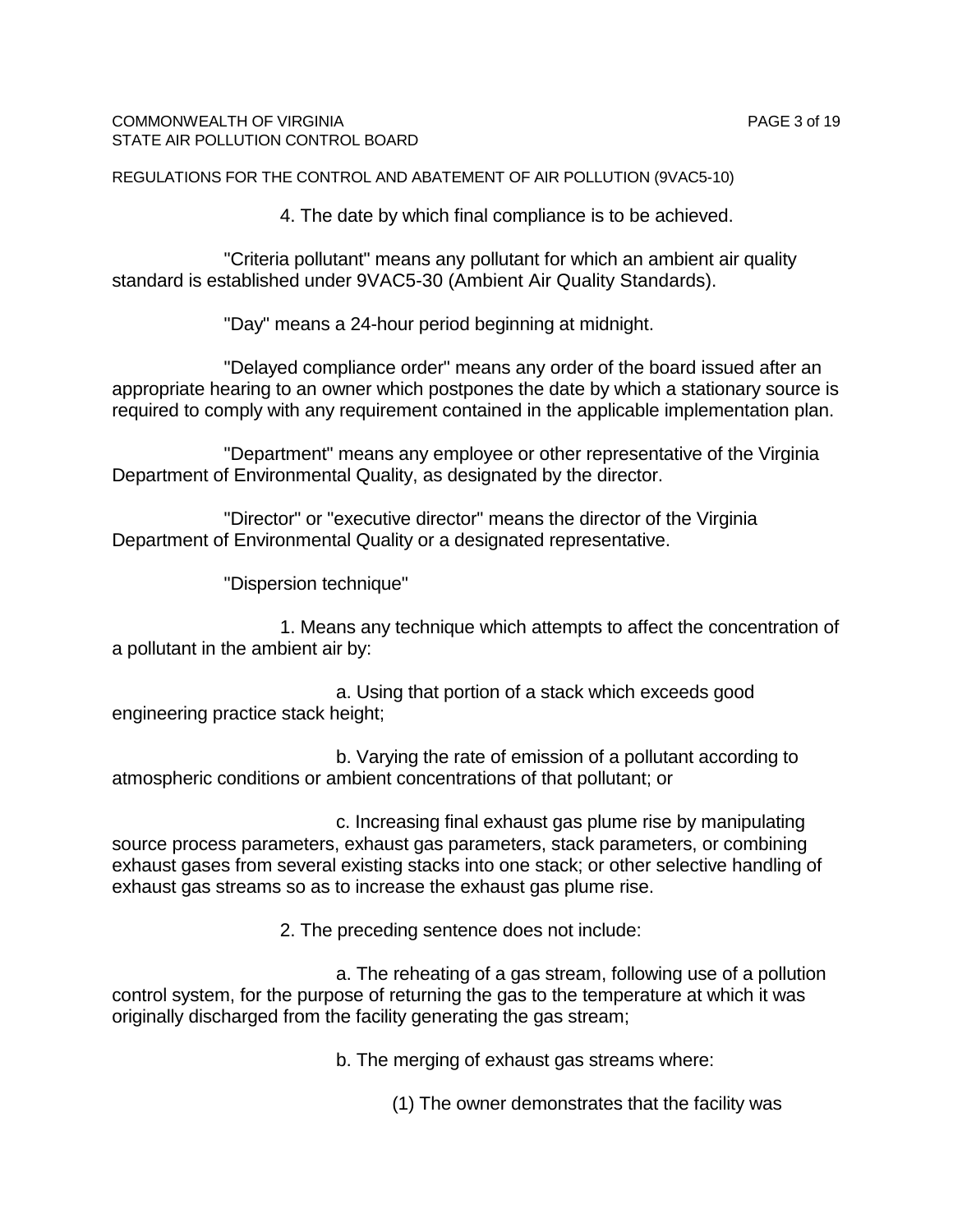## COMMONWEALTH OF VIRGINIA **PAGE 4 of 19** STATE AIR POLLUTION CONTROL BOARD

# REGULATIONS FOR THE CONTROL AND ABATEMENT OF AIR POLLUTION (9VAC5-10)

originally designed and constructed with such merged gas streams;

(2) After July 8, 1985, such merging is part of a change in operation at the facility that includes the installation of pollution controls and is accompanied by a net reduction in the allowable emissions of a pollutant. This exclusion from the definition of "dispersion techniques" shall apply only to the emissions limitation for the pollutant affected by such change in operation; or

(3) Before July 8, 1985, such merging was part of a change in operation at the facility that included the installation of emissions control equipment or was carried out for sound economic or engineering reasons. Where there was an increase in the emissions limitation or, in the event that no emissions limitation was in existence prior to the merging, an increase in the quantity of pollutants actually emitted prior to the merging, the board shall presume that merging was significantly motivated by an intent to gain emissions credit for greater dispersion. Absent a demonstration by the owner that merging was not significantly motivated by such intent, the board shall deny credit for the effects of such merging in calculating the allowable emissions for the source;

c. Smoke management in agricultural or silvicultural prescribed burning programs;

d. Episodic restrictions on residential woodburning and open burning;

or

e. Techniques under subdivision 1 c of this definition which increase final exhaust gas plume rise where the resulting allowable emissions of sulfur dioxide from the facility do not exceed 5,000 tons per year.

"Emergency" means a situation that immediately and unreasonably affects, or has the potential to immediately and unreasonably affect, public health, safety or welfare; the health of animal or plant life; or property, whether used for recreational, commercial, industrial, agricultural or other reasonable use.

"Emissions limitation" means any requirement established by the board which limits the quantity, rate, or concentration of continuous emissions of air pollutants, including any requirements which limit the level of opacity, prescribe equipment, set fuel specifications, or prescribe operation or maintenance procedures to assure continuous emission reduction.

"Emission standard" means any provision of 9VAC5-40 (Existing Stationary Sources), 9VAC5-50 (New and Modified Stationary Sources), or 9VAC5-60 (Hazardous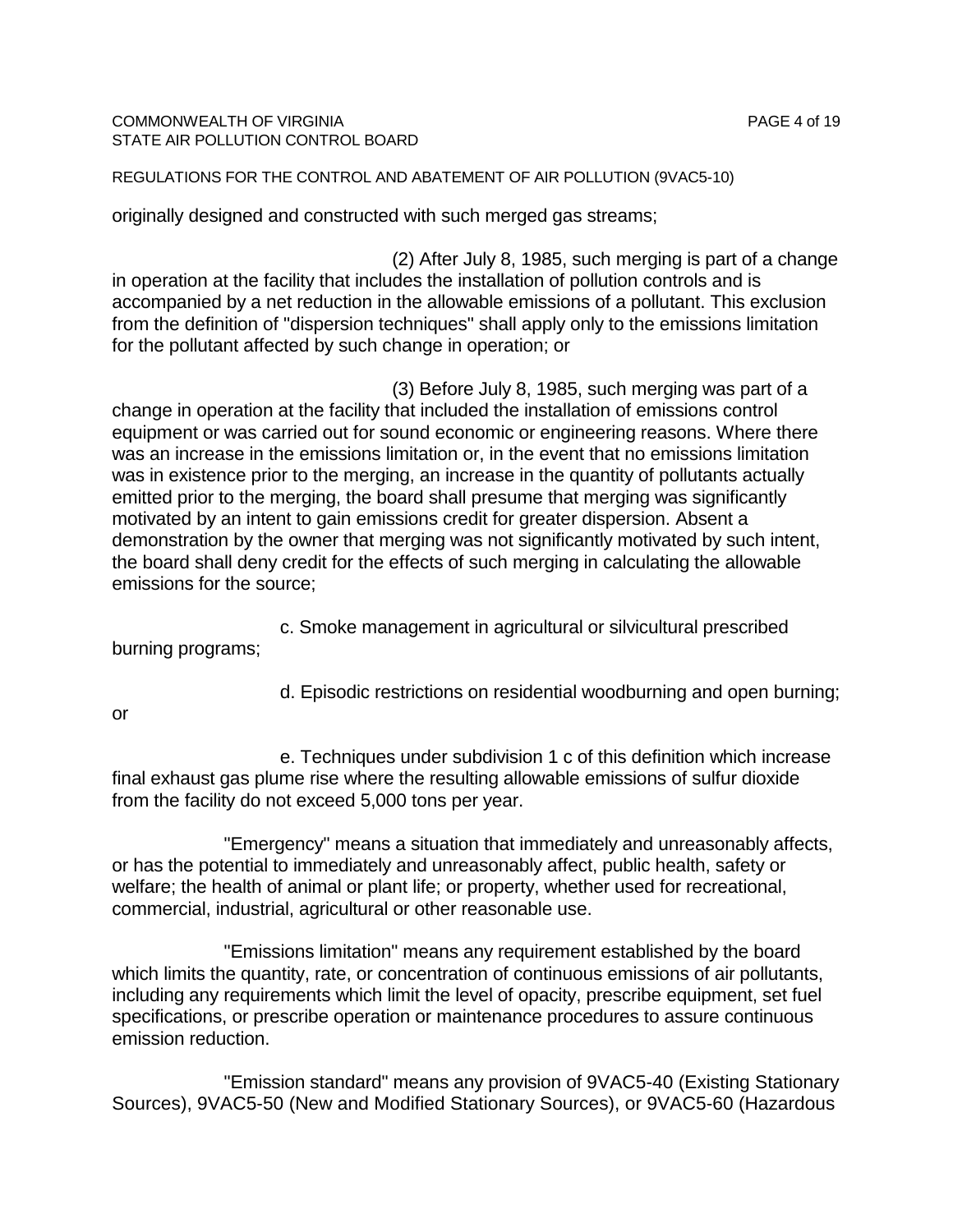## COMMONWEALTH OF VIRGINIA **PAGE 5** of 19 STATE AIR POLLUTION CONTROL BOARD

REGULATIONS FOR THE CONTROL AND ABATEMENT OF AIR POLLUTION (9VAC5-10)

Air Pollutant Sources) which prescribes an emissions limitation, or other requirements that control air pollution emissions.

"Emissions unit" means any part of a stationary source which emits or would have the potential to emit any air pollutant.

"Equivalent method" means any method of sampling and analyzing for an air pollutant which has been demonstrated to the satisfaction of the board to have a consistent and quantitative relationship to the reference method under specified conditions.

"EPA" means the U.S. Environmental Protection Agency or an authorized representative.

"Excess emissions" means emissions of air pollutant in excess of an emission standard.

"Excessive concentration" is defined for the purpose of determining good engineering practice (GEP) stack height under subdivision 3 of the GEP definition and means:

1. For sources seeking credit for stack height exceeding that established under subdivision 2 of the GEP definition, a maximum ground-level concentration due to emissions from a stack due in whole or part to downwash, wakes, and eddy effects produced by nearby structures or nearby terrain features which individually is at least 40% in excess of the maximum concentration experienced in the absence of such downwash, wakes, or eddy effects and which contributes to a total concentration due to emissions from all sources that is greater than an ambient air quality standard. For sources subject to the provisions of Article 8 (9VAC5-80-1605 et seq.) of Part II of 9VAC5-80 (Permits for Stationary Sources), an excessive concentration alternatively means a maximum ground-level concentration due to emissions from a stack due in whole or part to downwash, wakes, or eddy effects produced by nearby structures or nearby terrain features which individually is at least 40% in excess of the maximum concentration experienced in the absence of such downwash, wakes, or eddy effects and greater than a prevention of significant deterioration increment. The allowable emission rate to be used in making demonstrations under this provision shall be prescribed by the new source performance standard that is applicable to the source category unless the owner demonstrates that this emission rate is infeasible. Where such demonstrations are approved by the board, an alternative emission rate shall be established in consultation with the owner:

2. For sources seeking credit after October 11, 1983, for increases in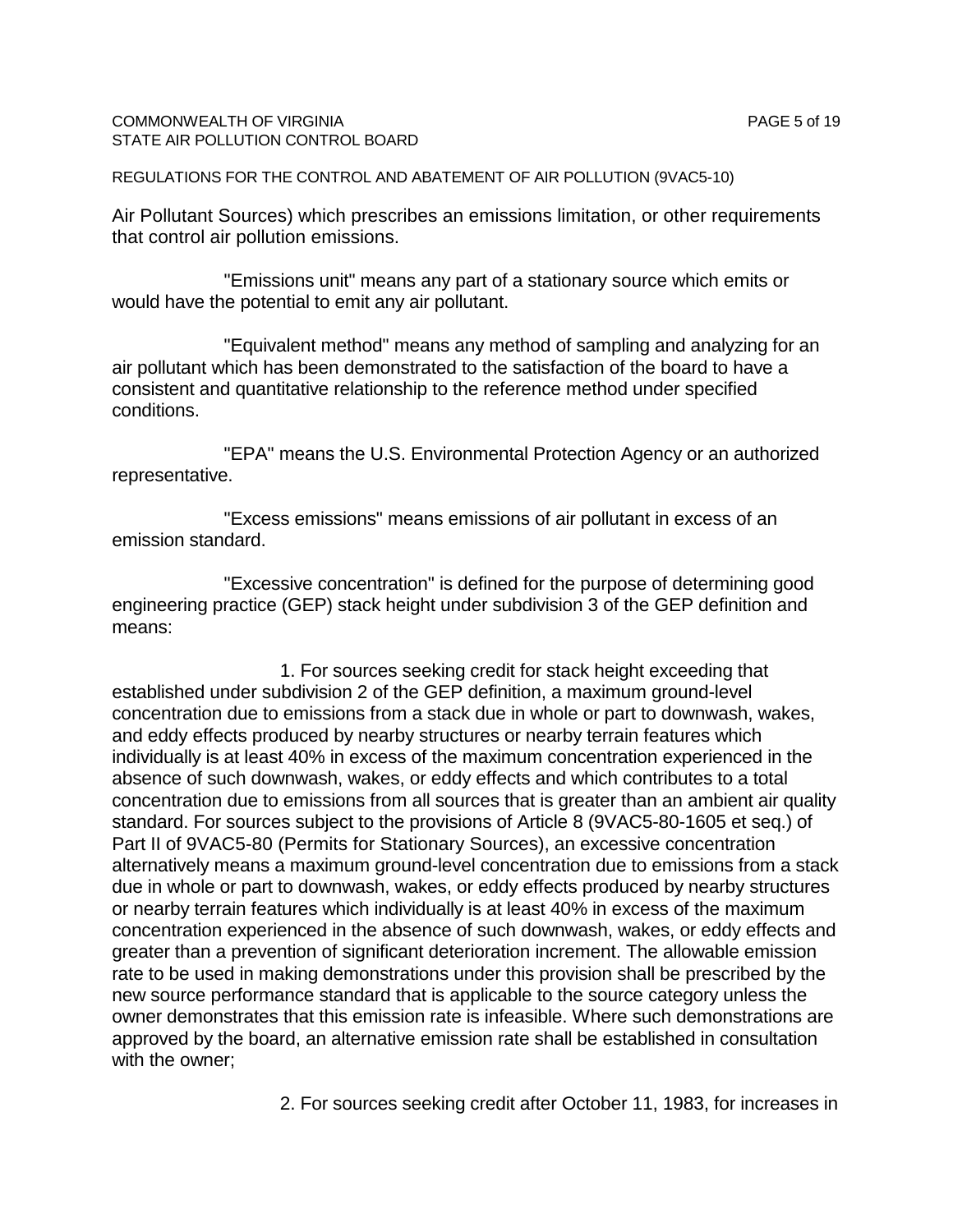## COMMONWEALTH OF VIRGINIA **PAGE 6** of 19 STATE AIR POLLUTION CONTROL BOARD

## REGULATIONS FOR THE CONTROL AND ABATEMENT OF AIR POLLUTION (9VAC5-10)

existing stack heights up to the heights established under subdivision 2 of the GEP definition, either (i) a maximum ground-level concentration due in whole or part to downwash, wakes or eddy effects as provided in subdivision 1 of this definition, except that the emission rate specified by any applicable implementation plan (or, in the absence of such a limit, the actual emission rate) shall be used, or (ii) the actual presence of a local nuisance caused by the existing stack, as determined by the board; and

3. For sources seeking credit after January 12, 1979, for a stack height determined under subdivision 2 of the GEP definition where the board requires the use of a field study or fluid model to verify GEP stack height, for sources seeking stack height credit after November 9, 1984, based on the aerodynamic influence of cooling towers, and for sources seeking stack height credit after December 31, 1970, based on the aerodynamic influence of structures not adequately represented by the equations in subdivision 2 of the GEP definition, a maximum ground-level concentration due in whole or part to downwash, wakes or eddy effects that is at least 40% in excess of the maximum concentration experienced in the absence of such downwash, wakes, or eddy effects.

"Existing source" means any stationary source other than a new source or modified source.

"Facility" means something that is built, installed or established to serve a particular purpose; includes, but is not limited to, buildings, installations, public works, businesses, commercial and industrial plants, shops and stores, heating and power plants, apparatus, processes, operations, structures, and equipment of all types.

"Federal Clean Air Act" means Chapter 85 (§7401 et seq.) of Title 42 of the United States Code.

"Federally enforceable" means all limitations and conditions which are enforceable by the administrator and citizens under the federal Clean Air Act or that are enforceable under other statutes administered by the administrator. Federally enforceable limitations and conditions include, but are not limited to, the following:

1. Emission standards, alternative emission standards, alternative emissions limitations, and equivalent emissions limitations established pursuant to § 112 of the federal Clean Air Act as amended in 1990.

2. New source performance standards established pursuant to § 111 of the federal Clean Air Act, and emission standards established pursuant to § 112 of the federal Clean Air Act before it was amended in 1990.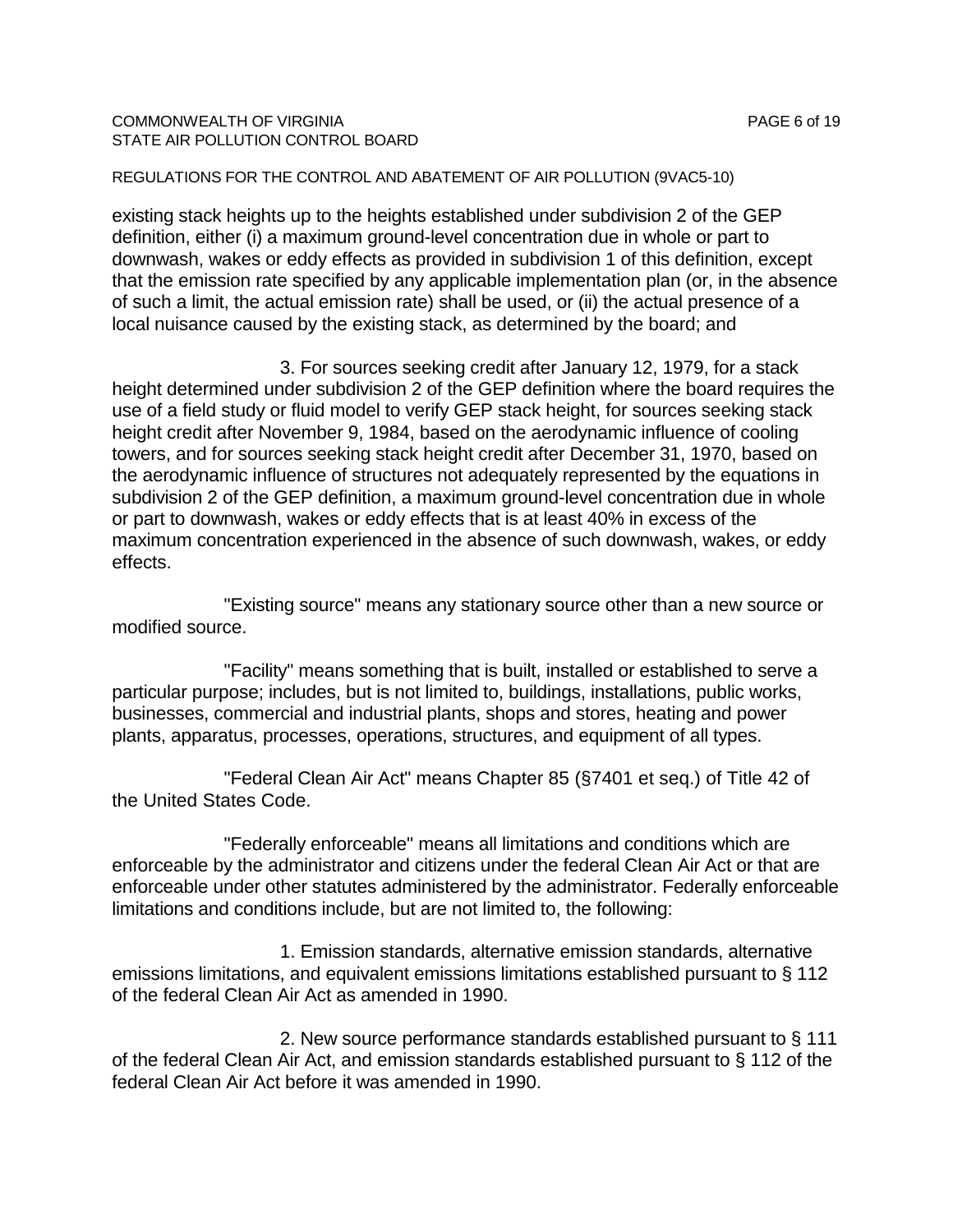3. All terms and conditions in a federal operating permit, including any provisions that limit a source's potential to emit, unless expressly designated as not federally enforceable.

4. Limitations and conditions that are part of an implementation plan.

5. Limitations and conditions that are part of a section 111(d) or section 111(d)/129 plan.

6. Limitations and conditions that are part of a federal construction permit issued under 40 CFR 52.21 or any construction permit issued under regulations approved by EPA in accordance with 40 CFR Part 51.

7. Limitations and conditions that are part of an operating permit issued pursuant to a program approved by EPA into an implementation plan as meeting EPA's minimum criteria for federal enforceability, including adequate notice and opportunity for EPA and public comment prior to issuance of the final permit and practicable enforceability.

8. Limitations and conditions in a Virginia regulation or program that has been approved by EPA under subpart E of 40 CFR Part 63 for the purposes of implementing and enforcing § 112 of the federal Clean Air Act.

9. Individual consent agreements issued pursuant to the legal authority of EPA.

"Good engineering practice" or "GEP," with reference to the height of the stack, means the greater of:

1. 65 meters, measured from the ground-level elevation at the base

of the stack;

2. a. For stacks in existence on January 12, 1979, and for which the owner had obtained all applicable permits or approvals required under 9VAC5-80 (Permits for Stationary Sources),

$$
Hg = 2.5H,
$$

provided the owner produces evidence that this equation was actually relied on in establishing an emissions limitation;

b For all other stacks,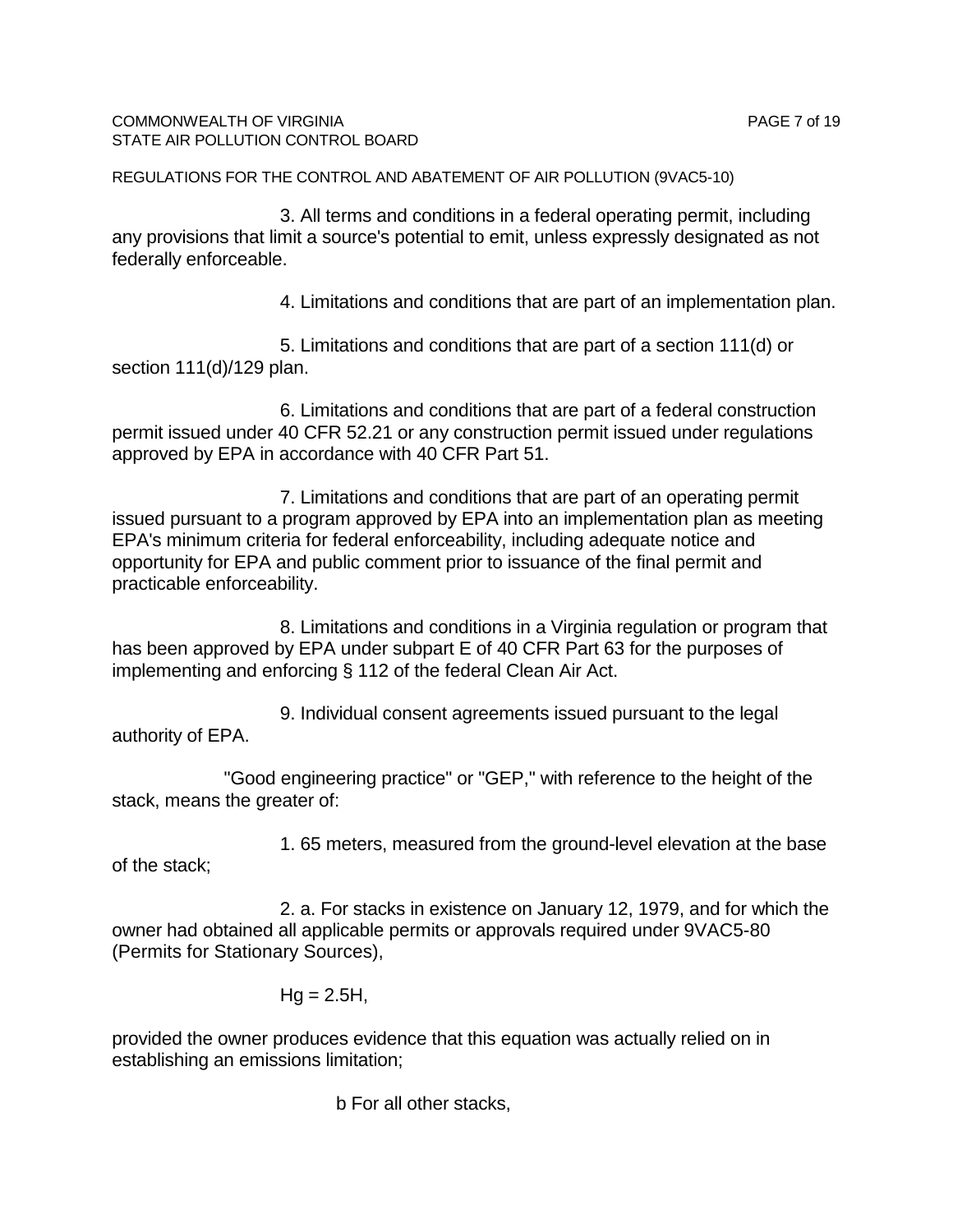$$
Hg = H + 1.5L,
$$

where:

- Hg = good engineering practice stack height, measured from the ground-level elevation at the base of the stack,
- $H =$  height of nearby structures measured from the ground-level elevation at the base of the stack,
- $L =$  lesser dimension, height or projected width, of nearby structures provided that the board may require the use of a field study or fluid model to verify GEP stack height for the source; or

3. The height demonstrated by a fluid model or a field study approved by the board, which ensures that the emissions from a stack do not result in excessive concentrations of any air pollutant as a result of atmospheric downwash, wakes, or eddy effects created by the source itself, nearby structures or nearby terrain features.

"Hazardous air pollutant" means an air pollutant to which no ambient air quality standard is applicable and which in the judgment of the administrator causes, or contributes to, air pollution which may reasonably be anticipated to result in an increase in mortality or an increase in serious irreversible, or incapacitating reversible, illness.

"Implementation plan" means the portion or portions of the state implementation plan, or the most recent revision thereof, which has been approved under § 110 of the federal Clean Air Act, or promulgated under § 110(c) of the federal Clean Air Act, or promulgated or approved pursuant to regulations promulgated under § 301(d) of the federal Clean Air Act and which implements the relevant requirements of the federal Clean Air Act.

"Initial emission test" means the test required by any regulation, permit issued pursuant to 9VAC5-80 (Permits for Stationary Sources), control program, compliance schedule or other enforceable mechanism for determining compliance with new or more stringent emission standards or permit limitations or other emissions limitations requiring the installation or modification of air pollution control equipment or implementation of a control method. Initial emission tests shall be conducted in accordance with 9VAC5-40-30.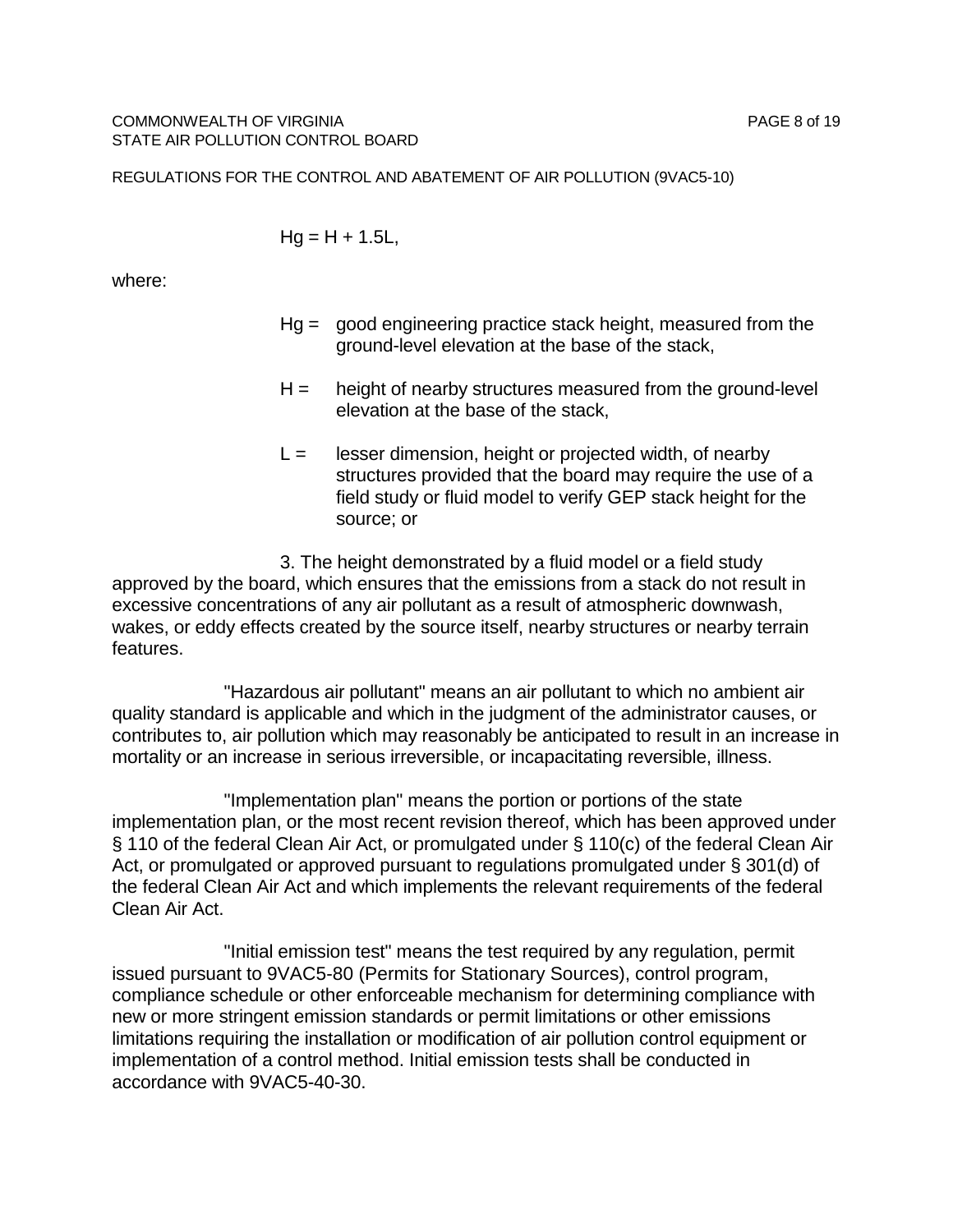### COMMONWEALTH OF VIRGINIA **PAGE 9 of 19** STATE AIR POLLUTION CONTROL BOARD

REGULATIONS FOR THE CONTROL AND ABATEMENT OF AIR POLLUTION (9VAC5-10)

"Initial performance test" means the test required by (i) 40 CFR Part 60 for determining compliance with standards of performance, or (ii) a permit issued pursuant to 9VAC5-80 (Permits for Stationary Sources) for determining initial compliance with permit limitations. Initial performance tests shall be conducted in accordance with 9VAC5-50-30 and 9VAC5-60-30.

"Isokinetic sampling" means sampling in which the linear velocity of the gas entering the sampling nozzle is equal to that of the undisturbed gas stream at the sample point.

"Locality" means a city, town, county or other public body created by or pursuant to state law.

"Maintenance area" means any geographic region of the United States previously designated as a nonattainment area and subsequently redesignated to attainment subject to the requirement to develop a maintenance plan and designated as such in 9VAC5-20-203.

"Malfunction" means any sudden failure of air pollution control equipment, of process equipment, or of a process to operate in a normal or usual manner, which failure is not due to intentional misconduct or negligent conduct on the part of the owner or other person. Failures that are caused in part by poor maintenance or careless operation are not malfunctions.

"Metropolitan statistical area" means any area designated as such in 9VAC5-20-202.

"Monitoring device" means the total equipment used to measure and record (if applicable) process parameters.

"Nearby" as used in the definition of good engineering practice (GEP) is defined for a specific structure or terrain feature and:

1. For purposes of applying the formulae provided in subdivision 2 of the GEP definition means that distance up to five times the lesser of the height or the width dimension of a structure, but not greater than 0.8 kilometers (1/2 mile); and

2. For conducting demonstrations under subdivision 3 of the GEP definition means not greater than 0.8 kilometers (1/2 mile), except that the portion of a terrain feature may be considered to be nearby which falls within a distance of up to 10 times the maximum height (Ht) of the feature, not to exceed two miles if such feature achieves a height (Ht) 0.8 kilometers from the stack that is at least 40% of the GEP stack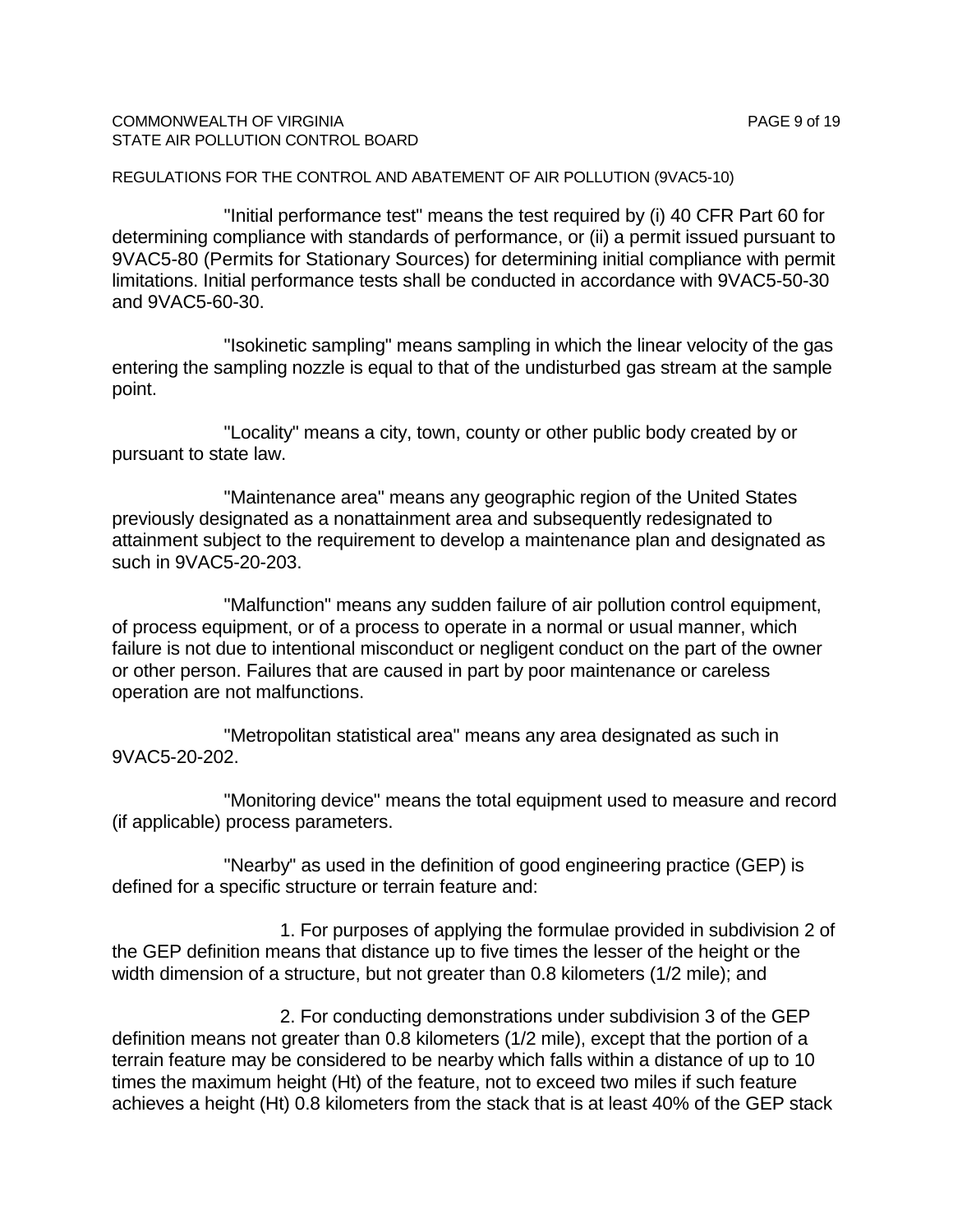## COMMONWEALTH OF VIRGINIA PAGE 10 of 19 STATE AIR POLLUTION CONTROL BOARD

REGULATIONS FOR THE CONTROL AND ABATEMENT OF AIR POLLUTION (9VAC5-10)

height determined by the formulae provided in subdivision 2 b of the GEP definition or 26 meters, whichever is greater, as measured from the ground-level elevation at the base of the stack. The height of the structure or terrain feature is measured from the ground-level elevation at the base of the stack.

"Nitrogen oxides" means all oxides of nitrogen except nitrous oxide, as measured by test methods set forth in 40 CFR Part 60.

"Nonattainment area" means any area which is shown by air quality monitoring data or, where such data are not available, which is calculated by air quality modeling (or other methods determined by the board to be reliable) to exceed the levels allowed by the ambient air quality standard for a given pollutant including, but not limited to, areas designated as such in 9VAC5-20-204.

"One hour" means any period of 60 consecutive minutes.

"One-hour period" means any period of 60 consecutive minutes commencing on the hour.

"Organic compound" means any chemical compound of carbon excluding carbon monoxide, carbon dioxide, carbonic disulfide, carbonic acid, metallic carbides, metallic carbonates and ammonium carbonate.

"Owner" means any person, including bodies politic and corporate, associations, partnerships, personal representatives, trustees and committees, as well as individuals, who owns, leases, operates, controls or supervises a source.

"Particulate matter" means any airborne finely divided solid or liquid material with an aerodynamic diameter smaller than 100 micrometers.

"Particulate matter emissions" means all finely divided solid or liquid material, other than uncombined water, emitted to the ambient air as measured by the applicable reference method, or an equivalent or alternative method.

"PM $_{10}$ " means particulate matter with an aerodynamic diameter less than or equal to a nominal 10 micrometers as measured by the applicable reference method or an equivalent method.

"PM $_{10}$  emissions" means finely divided solid or liquid material, with an aerodynamic diameter less than or equal to a nominal 10 micrometers emitted to the ambient air as measured by the applicable reference method, or an equivalent or alternative method.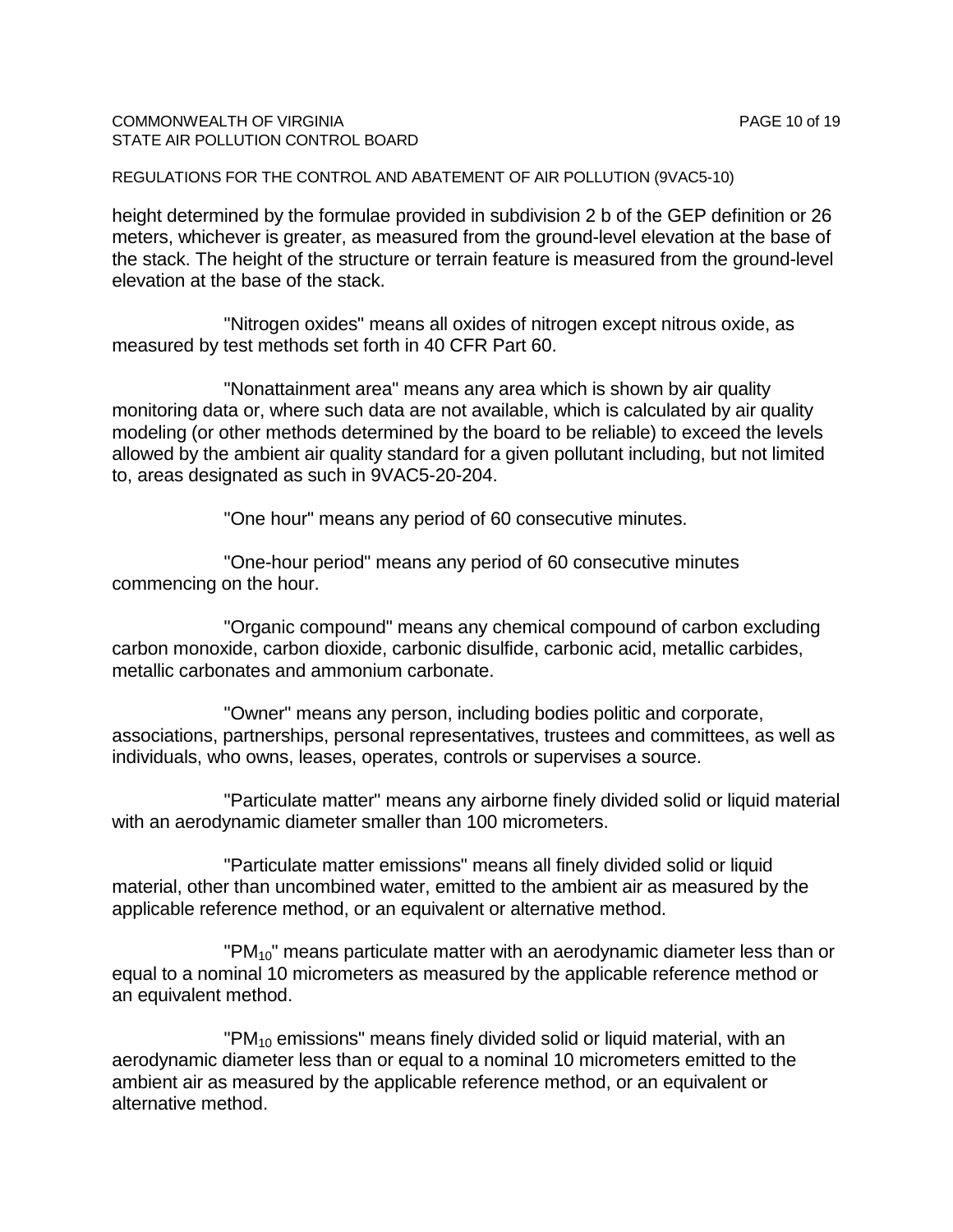"Performance test" means a test for determining emissions from new or modified sources.

"Person" means an individual, corporation, partnership, association, a governmental body, a municipal corporation, or any other legal entity.

"Pollutant" means any substance the presence of which in the outdoor atmosphere is or may be harmful or injurious to human health, welfare or safety, to animal or plant life, or to property, or which unreasonably interferes with the enjoyment by the people of life or property.

"Potential to emit" means the maximum capacity of a stationary source to emit a pollutant under its physical and operational design. Any physical or operational limitation on the capacity of the source to emit a pollutant, including air pollution control equipment, and restrictions on hours of operation or on the type or amount of material combusted, stored, or processed, shall be treated as part of its design only if the limitation or its effect on emissions is state and federally enforceable.

"Prevention of significant deterioration area" means any area not designated as a nonattainment area in 9VAC5-20-204 for a particular pollutant and designated as such in 9VAC5-20-205.

"Proportional sampling" means sampling at a rate that produces a constant ratio of sampling rate to stack gas flow rate.

"Public hearing" means, unless indicated otherwise, an informal proceeding, similar to that provided for in § 2.2-4007.02 of the Administrative Process Act, held to afford persons an opportunity to submit views and data relative to a matter on which a decision of the board is pending.

"Reference method" means any method of sampling and analyzing for an air pollutant as described in the following EPA regulations:

1. For ambient air quality standards in 9VAC5-30 (Ambient Air Quality Standards): the applicable appendix of 40 CFR Part 50 or any method that has been designated as a reference method in accordance with 40 CFR Part 53, except that it does not include a method for which a reference designation has been canceled in accordance with 40 CFR 53.11 or 40 CFR 53.16;

2. For emission standards in 9VAC5-40 (Existing Stationary Sources) and 9VAC5-50 (New and Modified Stationary Sources): Appendix M of 40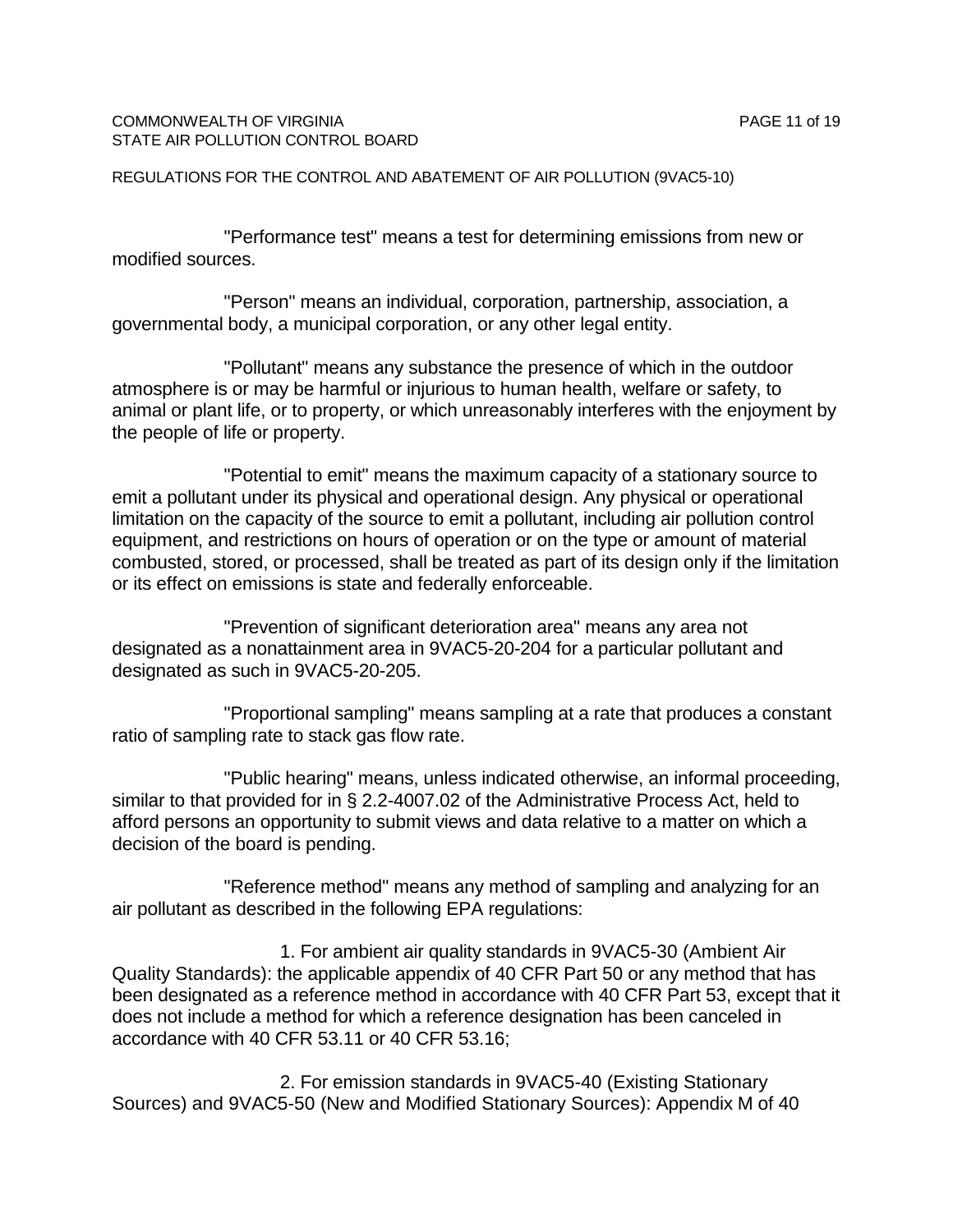#### COMMONWEALTH OF VIRGINIA PAGE 12 of 19 STATE AIR POLLUTION CONTROL BOARD

REGULATIONS FOR THE CONTROL AND ABATEMENT OF AIR POLLUTION (9VAC5-10)

CFR Part 51 or Appendix A of 40 CFR Part 60; or

3. For emission standards in 9VAC5-60 (Hazardous Air Pollutant Sources): Appendix B of 40 CFR Part 61 or Appendix A of 40 CFR Part 63.

"Regional director" means the regional director of an administrative region of the Department of Environmental Quality or a designated representative.

"Regulation of the board" means any regulation adopted by the State Air Pollution Control Board under any provision of the Code of Virginia.

"Regulations for the Control and Abatement of Air Pollution" means 9VAC5- 10 (General Definitions) through 9VAC5-80 (Permits for Stationary Sources).

"Reid vapor pressure" means the absolute vapor pressure of volatile crude oil and volatile nonviscous petroleum liquids except liquefied petroleum gases as determined by American Society for Testing and Materials publication, "Standard Test Method for Vapor Pressure of Petroleum Products (Reid Method)" (see 9VAC5-20-21).

"Run" means the net period of time during which an emission sample is collected. Unless otherwise specified, a run may be either intermittent or continuous within the limits of good engineering practice.

"Section 111(d) plan" means the portion or portions of the plan, or the most recent revision thereof, which has been approved under 40 CFR 60.27(b) in accordance with § 111(d)(1) of the federal Clean Air Act, or promulgated under 40 CFR 60.27(d) in accordance with § 111(d)(2) of the federal Clean Air Act, and which implements the relevant requirements of the federal Clean Air Act.

"Section 111(d)/129 plan" means the portion or portions of the plan, or the most recent revision thereof, which has been approved under 40 CFR 60.27(b) in accordance with §§ 111(d)(1) and 129(b)(2) of the federal Clean Air Act, or promulgated under 40 CFR 60.27(d) in accordance with §§ 111(d)(2) and 129(b)(3) of the federal Clean Air Act, and which implements the relevant requirements of the federal Clean Air Act.

"Shutdown" means the cessation of operation of an affected facility for any purpose.

"Source" means any one or combination of the following: buildings, structures, facilities, installations, articles, machines, equipment, landcraft, watercraft, aircraft or other contrivances which contribute, or may contribute, either directly or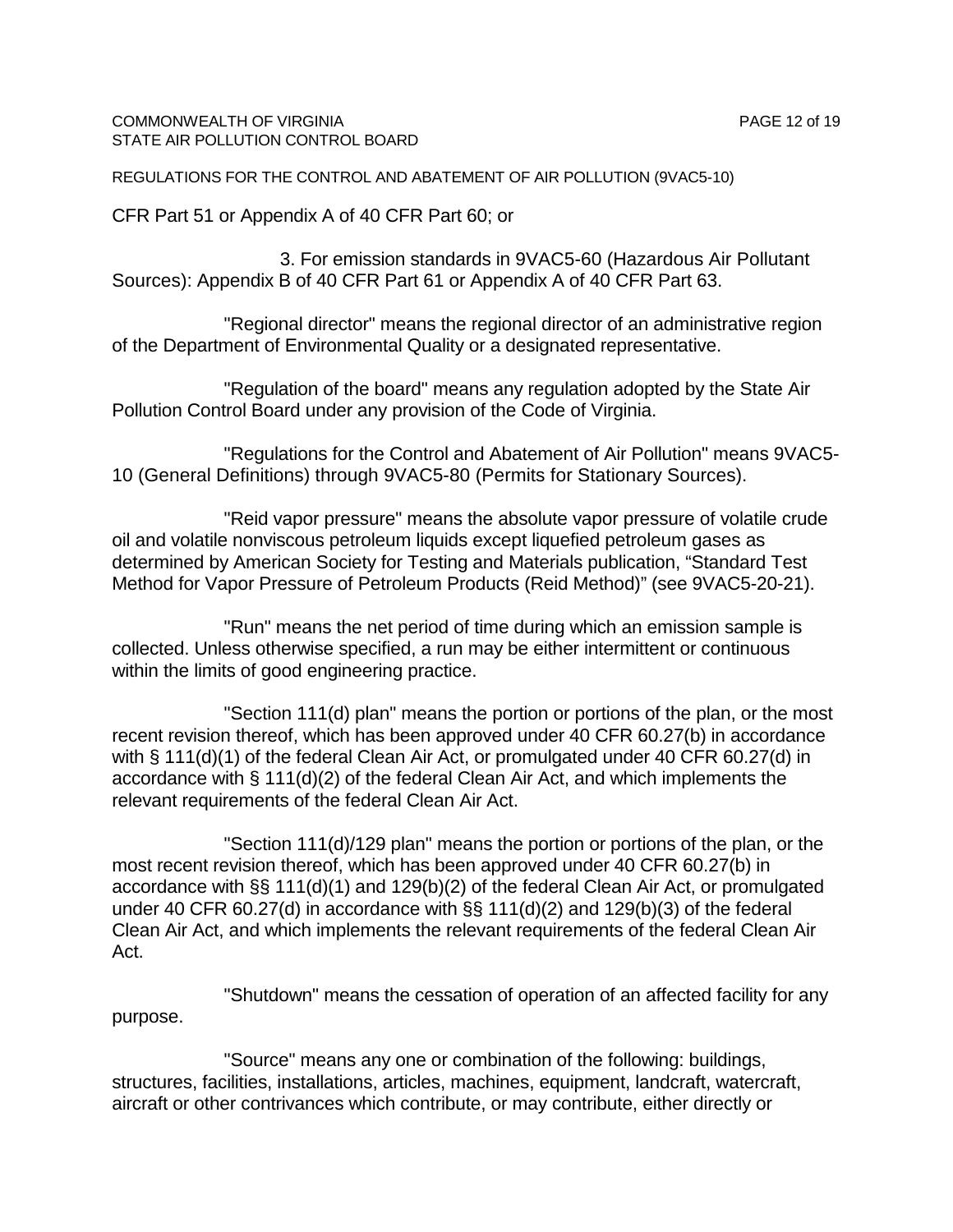## COMMONWEALTH OF VIRGINIA PAGE 13 of 19 STATE AIR POLLUTION CONTROL BOARD

REGULATIONS FOR THE CONTROL AND ABATEMENT OF AIR POLLUTION (9VAC5-10)

indirectly to air pollution. Any activity by any person that contributes, or may contribute, either directly or indirectly to air pollution, including, but not limited to, open burning, generation of fugitive dust or emissions, and cleaning with abrasives or chemicals.

"Stack" means any point in a source designed to emit solids, liquids or gases into the air, including a pipe or duct, but not including flares.

"Stack in existence" means that the owner had:

1. Begun, or caused to begin, a continuous program of physical on site construction of the stack; or

2. Entered into binding agreements or contractual obligations, which could not be canceled or modified without substantial loss to the owner, to undertake a program of construction of the stack to be completed in a reasonable time.

"Standard conditions" means a temperature of 20°C (68°F) and a pressure of 760 millimeters of Hg (29.92 inches of Hg).

"Standard of performance" means any provision of 9VAC5-50 (New and Modified Stationary Sources which prescribes an emissions limitation or other requirements that control air pollution emissions.

"Startup" means the setting in operation of an affected facility for any purpose.

"State enforceable" means all limitations and conditions which are enforceable by the board or department, including, but not limited to, those requirements developed pursuant to 9VAC5-20-110, requirements within any applicable regulation, order, consent agreement or variance, and any permit requirements established pursuant to 9VAC5-80 (Permits for Stationary Sources).

"State Implementation Plan" means the plan, including the most recent revision thereof, which has been approved or promulgated by the administrator, U.S. Environmental Protection Agency, under § 110 of the federal Clean Air Act, and which implements the requirements of § 110.

"Stationary source" means any building, structure, facility or installation which emits or may emit any air pollutant. A stationary source shall include all of the pollutant-emitting activities which belong to the same industrial grouping, are located on one or more contiguous or adjacent properties, and are under the control of the same person (or persons under common control) except the activities of any vessel.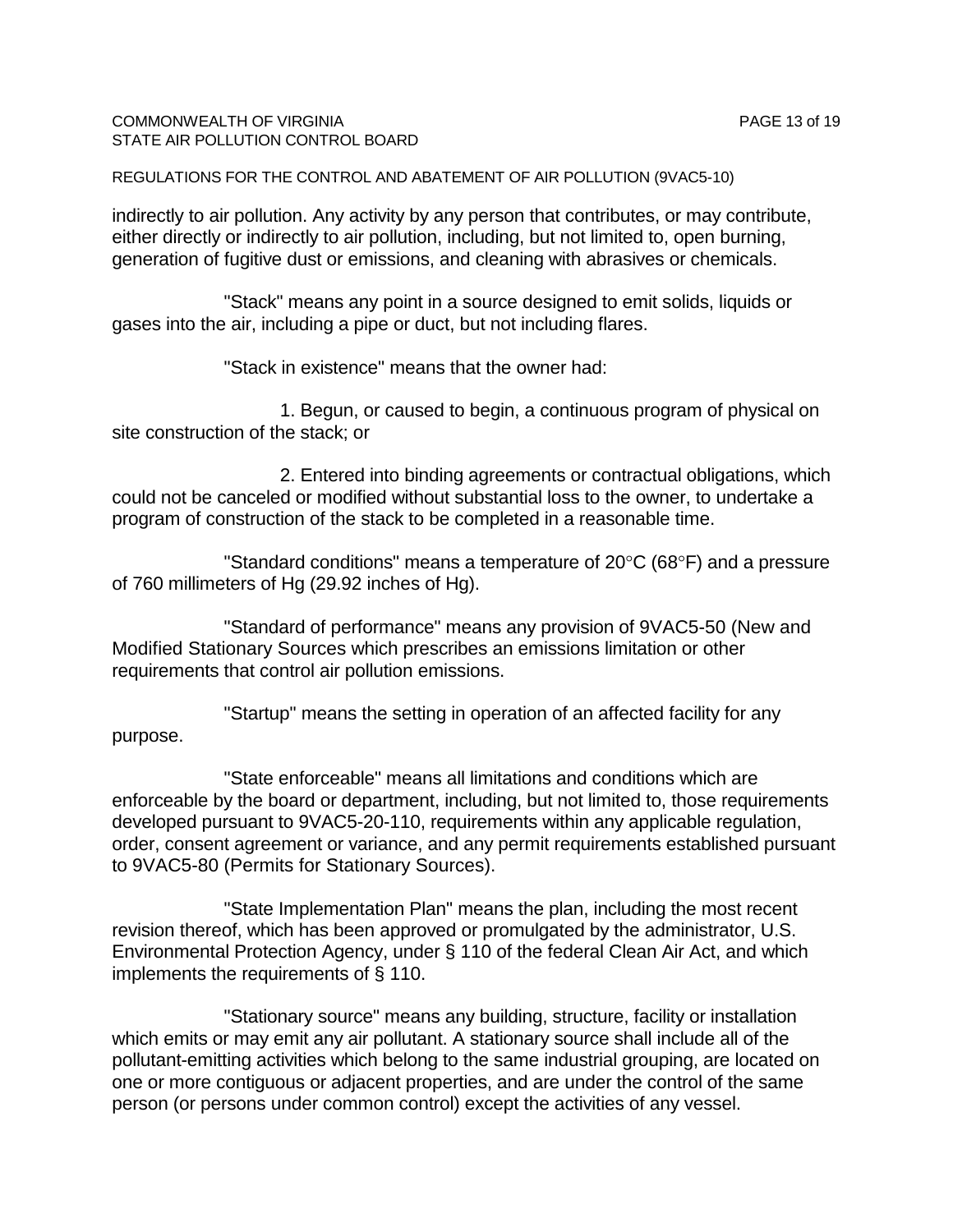## COMMONWEALTH OF VIRGINIA PAGE 14 of 19 STATE AIR POLLUTION CONTROL BOARD

REGULATIONS FOR THE CONTROL AND ABATEMENT OF AIR POLLUTION (9VAC5-10)

Pollutant-emitting activities shall be considered as part of the same industrial grouping if they belong to the same "major group" (i.e., which have the same two-digit code) as described in the Standard Industrial Classification Manual (see 9VAC5-20-21).

"These regulations" means 9VAC5-10 (General Definitions) through 9VAC5-80 (Permits for Stationary Sources).

"Total suspended particulate (TSP)" means particulate matter as measured by the reference method described in Appendix B of 40 CFR Part 50.

"True vapor pressure" means the equilibrium partial pressure exerted by a petroleum liquid as determined in accordance with methods described in American Petroleum Institute (API) publication, "Evaporative Loss from Floating-Roof Tanks" (see 9VAC5-20-21). The API procedure may not be applicable to some high viscosity or high pour crudes. Available estimates of true vapor pressure may be used in special cases such as these.

"Urban area" means any area consisting of a core city with a population of 50,000 or more plus any surrounding localities with a population density of 80 persons per square mile and designated as such in 9VAC5-20-201.

"Vapor pressure," except where specific test methods are specified, means true vapor pressure, whether measured directly, or determined from Reid vapor pressure by use of the applicable nomograph in American Petroleum Institute publication, "Evaporative Loss from Floating-Roof Tanks" (see 9VAC5-20-21).

"Virginia Air Pollution Control Law" means Chapter 13 (§ 10.1- 1300 et seq.) of Title 10.1 of the Code of Virginia.

"Volatile organic compound" means any compound of carbon, excluding carbon monoxide, carbon dioxide, carbonic acid, metallic carbides or carbonates, and ammonium carbonate, which participates in atmospheric photochemical reactions.

1. This includes any such organic compounds which have been determined to have negligible photochemical reactivity other than the following:

a. Methane;

b. Ethane;

c. Methylene chloride (dichloromethane);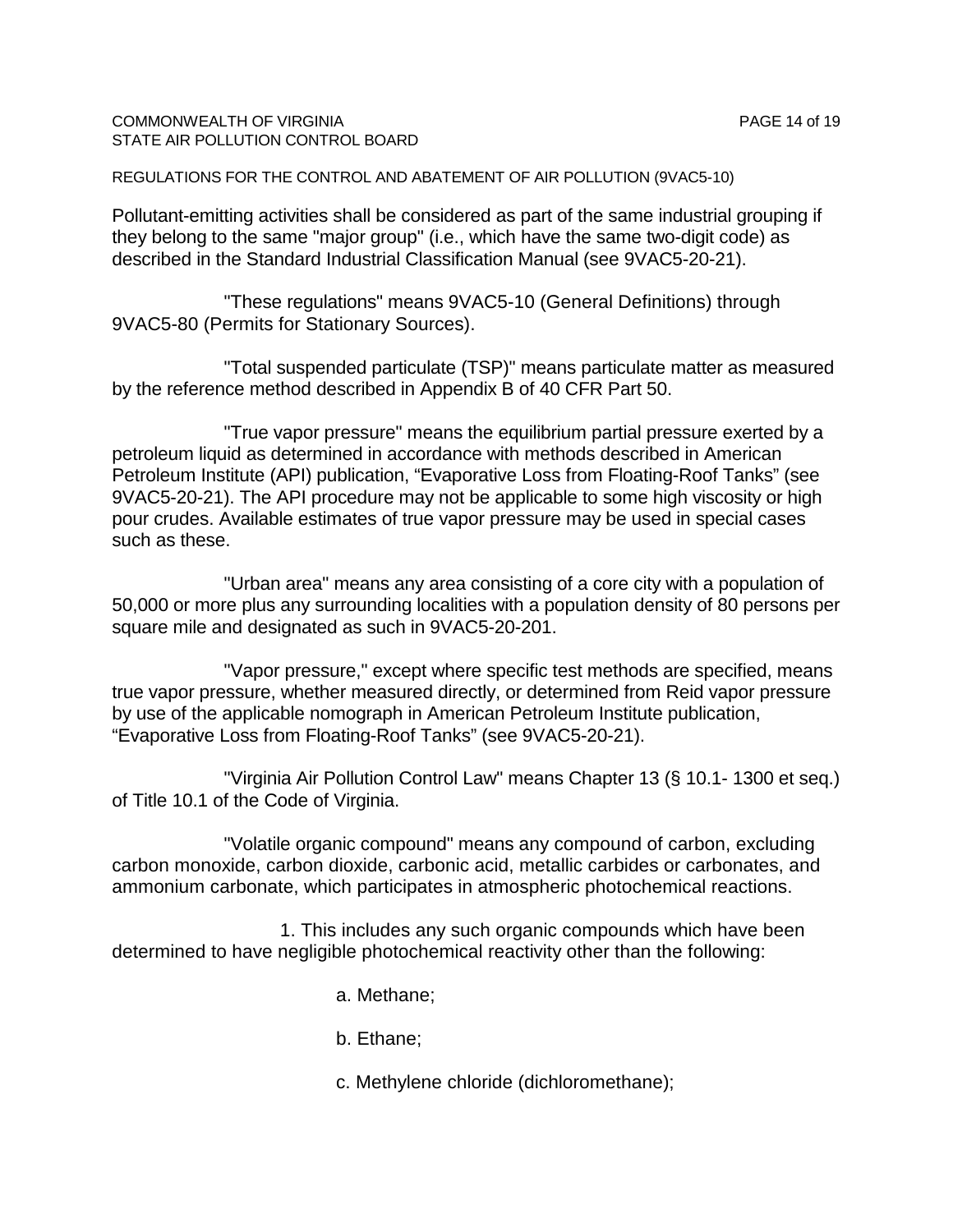- d. 1,1,1-trichloroethane (methyl chloroform);
- e. 1,1,2-trichloro-1,2,2-trifluoroethane (CFC-113);
- f. Trichlorofluoromethane (CFC-11);
- g. Dichlorodifluoromethane (CFC-12);
- h. Chlorodifluoromethane (HCFC-22);
- i. Trifluoromethane (HFC-23);
- j. 1,2-dichloro 1,1,2,2,-tetrafluoroethane (CFC-114);
- k. Chloropentafluoroethane (CFC-115);
- l. 1,1,1-trifluoro 2,2-dichloroethane (HCFC-123);
- m. 1,1,1,2-tetrafluoroethane (HFC-134a);
- n. 1,1-dichloro 1-fluoroethane (HCFC-141b);
- o. 1-chloro 1,1-difluoroethane (HCFC-142b);
- p. 2-chloro-1,1,1,2-tetrafluoroethane (HCFC-124);
- q. Pentafluoroethane (HFC-125);
- r. 1,1,2,2-tetrafluoroethane (HFC-134);
- s. 1,1,1-trifluoroethane (HFC-143a);
- t. 1,1-difluoroethane (HFC-152a);
- u. Parachlorobenzotrifluoride (PCBTF);
- v. Cyclic, branched, or linear completely methylated

siloxanes;

- w. Acetone;
- x. Perchloroethylene (tetrachloroethylene);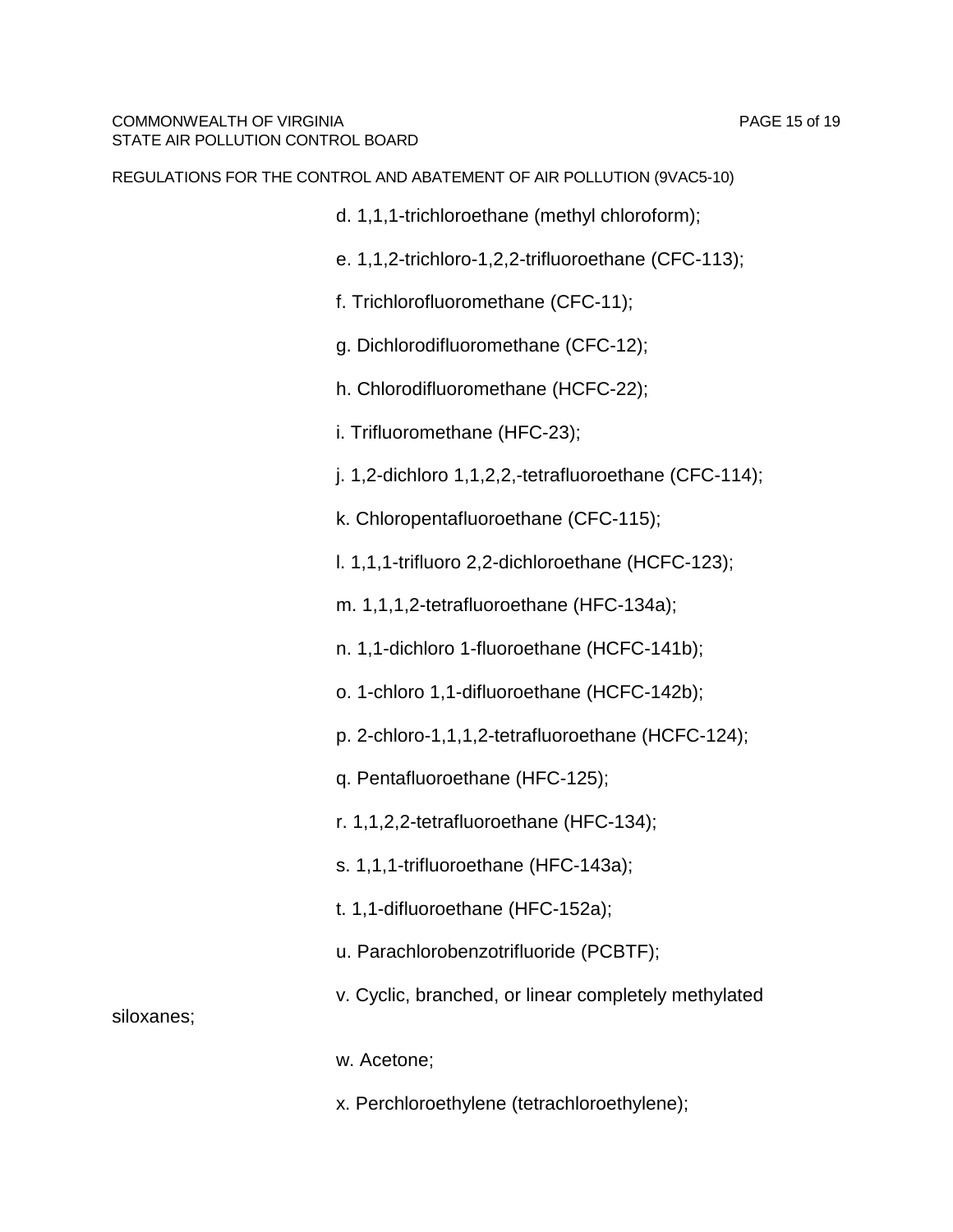y. 3,3-dichloro-1,1,1,2,2-pentafluoropropane (HCFC-225ca);

z. 1,3-dichloro-1,1,2,2,3-pentafluoropropane (HCFC-225cb);

aa. 1,1,1,2,3,4,4,5,5,5-decafluoropentane (HFC 43-10mee);

bb. Difluoromethane (HFC-32);

cc. Ethylfluoride (HFC-161);

dd. 1,1,1,3,3,3-hexafluoropropane (HFC-236fa);

ee. 1,1,2,2,3-pentafluoropropane (HFC-245ca);

ff. 1,1,2,3,3-pentafluoropropane (HFC-245ea);

gg. 1,1,1,2,3-pentafluoropropane (HFC-245eb);

hh. 1,1,1,3,3-pentafluoropropane (HFC-245fa);

ii. 1,1,1,2,3,3-hexafluoropropane (HFC-236ea);

jj. 1,1,1,3,3-pentafluorobutane (HFC-365mfc);

kk. Chlorofluoromethane (HCFC-31);

ll. 1 chloro-1-fluoroethane (HCFC-151a);

mm. 1,2-dichloro-1,1,2-trifluoroethane (HCFC-123a);

nn. 1,1,1,2,2,3,3,4,4-nonafluoro-4-methoxy-butane  $(C_4F_9OCH_3$  or HFE-7100);

oo. 2-(difluoromethoxymethyl)-1,1,1,2,3,3,3-heptafluoropropane  $((CF<sub>3</sub>)<sub>2</sub>CFCF<sub>2</sub>OCH<sub>3</sub>)$ ;

pp. 1-ethoxy-1,1,2,2,3,3,4,4,4-nonafluorobutane  $(C_4F_9OC_2H_5)$ or HFE-7200);

qq. 2-(ethoxydifluoromethyl)-1,1,1,2,3,3,3-heptafluoropropane  $((CF<sub>3</sub>)<sub>2</sub>CFCF<sub>2</sub>OC<sub>2</sub>H<sub>5</sub>);$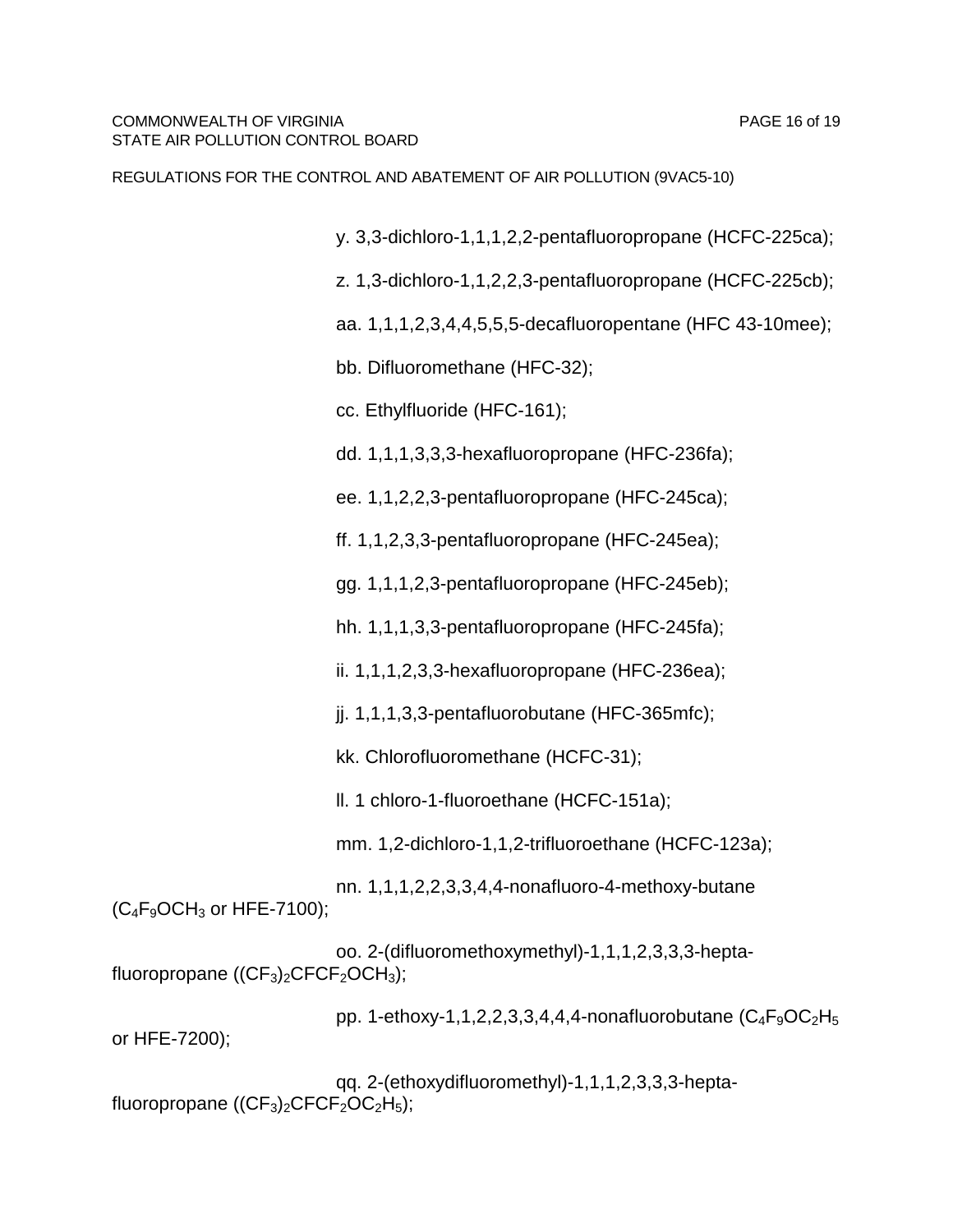COMMONWEALTH OF VIRGINIA PAGE 17 of 19 STATE AIR POLLUTION CONTROL BOARD

#### REGULATIONS FOR THE CONTROL AND ABATEMENT OF AIR POLLUTION (9VAC5-10)

rr. Methyl acetate;

ss. 1,1,1,2,2,3,3-heptafluoro-3-methoxy-propane (n- $C_3F_7OCH_3$ ) (HFE-7000);

tt. 3-ethoxy-1,1,1,2,3,4,4,5,5,6,6,6-dodecafluoro-2- (trifluoromethyl) hexane (HFE-7500);

uu. 1,1,1,2,3,3,3-heptafluoropropane (HFC 227ea);

vv. methyl formate  $(HCOOCH<sub>3</sub>)$ ;

ww. 1,1,1,2,2,3,4,5,5,5-decafluoro-3-methoxy-4 trifluoromethyl-pentane (HFE-7300);

xx. propylene carbonate;

yy. dimethyl carbonate;

zz. trans-1,3,3,3-tetrafluoropropene;

aaa.  $HCF<sub>2</sub>OCF<sub>2</sub>H$  (HFE-134);

bbb.  $HCF<sub>2</sub>OCF<sub>2</sub>OCF<sub>2</sub>H$  (HFE-236cal2);

ccc.  $HCF<sub>2</sub>OCF<sub>2</sub>CF<sub>2</sub>OCF<sub>2</sub>H$  (HFE-338pcc13);

ddd. HCF<sub>2</sub>OCF<sub>2</sub>OCF<sub>2</sub>CF<sub>2</sub>OCF<sub>2</sub>H (H-Galden 1040x or H-Galden ZT 130 (or 150 or 180));

eee. trans 1-chloro-3,3,3-trifluoroprop-1-ene;

fff. 2,3,3,3-tetrafluoropropene

ggg. 2-amino-2-methyl-1-propanol; and

hhh. t-butyl acetate; and

iii. Perfluorocarbon compounds which fall into these classes:

(1) Cyclic, branched, or linear, completely fluorinated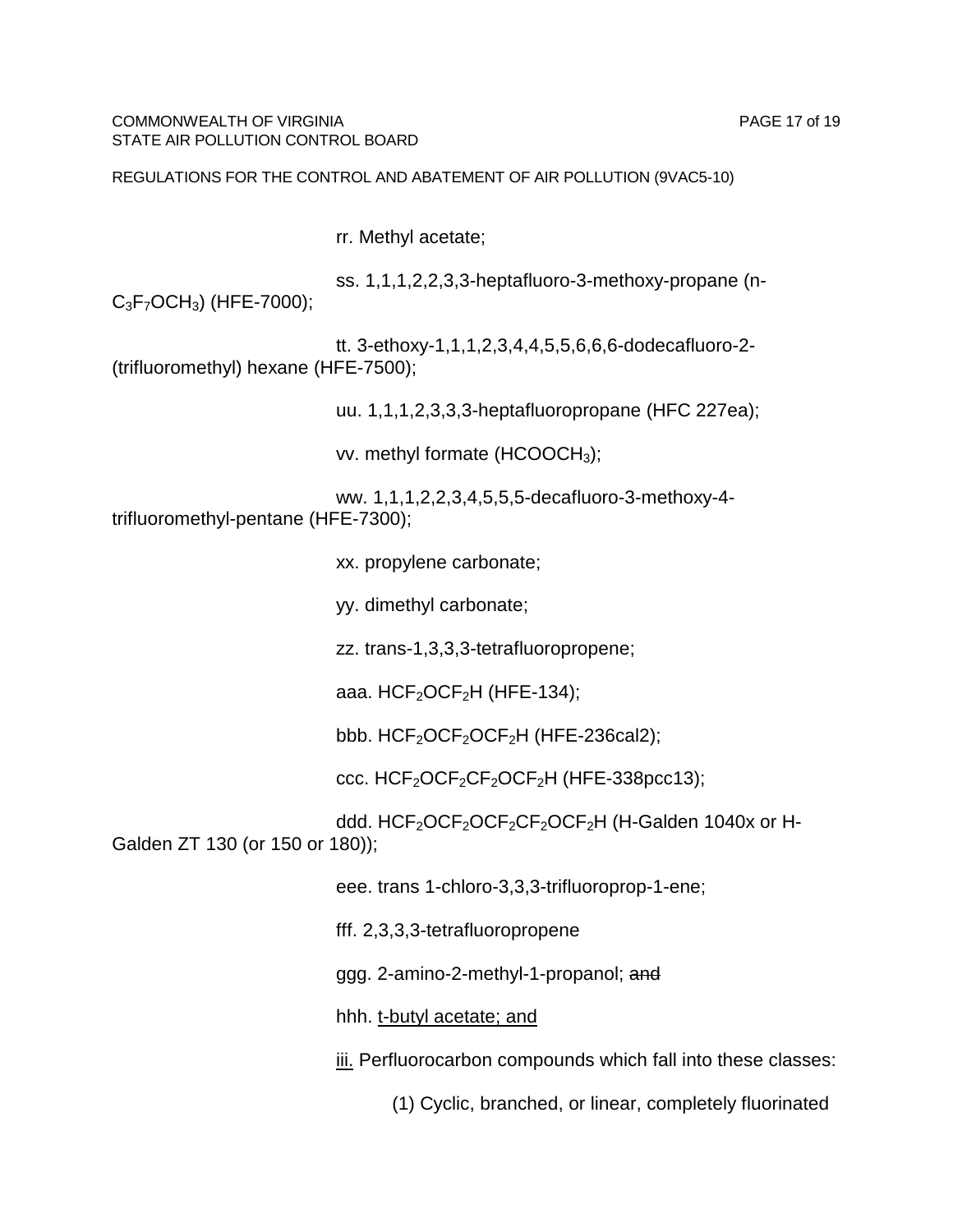#### COMMONWEALTH OF VIRGINIA PAGE 18 of 19 STATE AIR POLLUTION CONTROL BOARD

REGULATIONS FOR THE CONTROL AND ABATEMENT OF AIR POLLUTION (9VAC5-10)

alkanes;

(2) Cyclic, branched, or linear, completely fluorinated

ethers with no unsaturations;

(3) Cyclic, branched, or linear, completely fluorinated tertiary amines with no unsaturations; and

(4) Sulfur containing perfluorocarbons with no unsaturations and with sulfur bonds only to carbon and fluorine.

2. For purposes of determining compliance with emissions standards, volatile organic compounds shall be measured by the appropriate reference method in accordance with the provisions of 9VAC5-40-30 or 9VAC5-50-30, as applicable. Where such a method also measures compounds with negligible photochemical reactivity, these negligibly-reactive compounds may be excluded as a volatile organic compound if the amount of such compounds is accurately quantified, and such exclusion is approved by the board.

3. As a precondition to excluding these compounds as volatile organic compounds or at any time thereafter, the board may require an owner to provide monitoring or testing methods and results demonstrating, to the satisfaction of the board, the amount of negligibly-reactive compounds in the emissions of the source.

4. Exclusion of the above compounds in this definition in effect exempts such compounds from the provisions of emission standards for volatile organic compounds. The compounds are exempted on the basis of being so inactive that they will not contribute significantly to the formation of ozone in the troposphere. However, this exemption does not extend to other properties of the exempted compounds which, at some future date, may require regulation and limitation of their use in accordance with requirements of the federal Clean Air Act.

5. The following compound is a VOC for purposes of all recordkeeping, emissions reporting, photochemical dispersion modeling and inventory requirements which apply to VOCs and shall be uniquely identified in emission reports, but is not a VOC for purposes of VOC emissions standards, VOC emission limitations, or VOC content requirements: t-butyl acetate Reserved.

"Welfare" means that language referring to effects on welfare includes, but is not limited to, effects on soils, water, crops, vegetation, manmade materials, animals, wildlife, weather, visibility and climate, damage to and deterioration of property, and hazards to transportation, as well as effects on economic values and on personal comfort